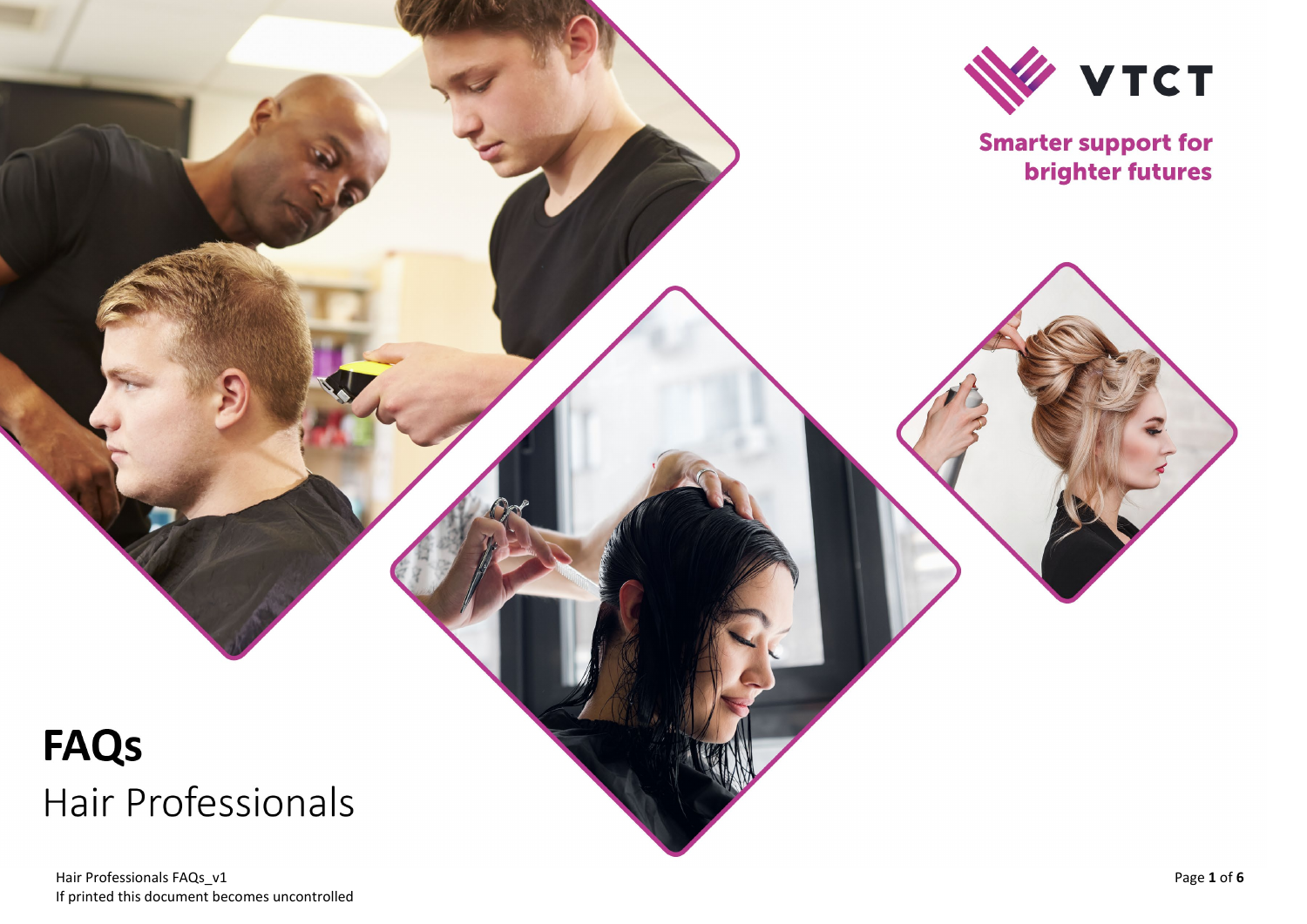

| <b>Booking an End-Point Assessment</b>                                                                          |                                                                                                                                                                                                                                                                                                                                                 |  |
|-----------------------------------------------------------------------------------------------------------------|-------------------------------------------------------------------------------------------------------------------------------------------------------------------------------------------------------------------------------------------------------------------------------------------------------------------------------------------------|--|
| <b>Question</b>                                                                                                 | <b>Answer</b>                                                                                                                                                                                                                                                                                                                                   |  |
| Where can the End-point Assessment be held?                                                                     | The End-point Assessment can take place at either the employer's or training provider's salon. As far as<br>reasonably practicable, the location of the End-point Assessment should match the conditions of a realistic<br>working environment. More information can be found in the Guidance for Employers and Training Providers<br>document. |  |
| What support can be given to apprentices with the need<br>for reasonable adjustments/special consideration?     | You would need to follow the guidance detailed in the Reasonable Adjustment and Special Considerations<br>Policy for the End-point Assessment found on the VTCT website.                                                                                                                                                                        |  |
| Can End-point Assessments be arranged in collaboration<br>with another training provider/employer?              | VTCT does not permit apprentices from different training providers/employers to be part of the same End-<br>point Assessment.                                                                                                                                                                                                                   |  |
| Can a barbering and a hairdressing End-point Assessment<br>be assessed at the same time with the same assessor? | VTCT does not permit Apprenticeship Assessors to conduct both hairdressing and barbering End-point<br>Assessments at the same time. However, it is possible to run these End-point Assessments in parallel and<br>VTCT will send two Apprenticeship Assessors to undertake an End-point Assessment on the same day.                             |  |
| Can an End-point Assessment be cancelled without<br>charge?                                                     | It is possible for an End-point Assessment to be cancelled without charge if it is a minimum of 10 working<br>days before the End-point Assessment date.                                                                                                                                                                                        |  |
| Can an End-point Assessment be booked before the<br>apprentice has passed gateway?                              | An End-point Assessment can only be booked once the apprentice has passed gateway.                                                                                                                                                                                                                                                              |  |
| What happens if the apprentice's gateway is rejected?                                                           | You will receive an email notification from SEPA stating the reason(s) why the apprentice's gateway evidence<br>has been rejected. Once the rejection actions have been rectified, you will need to contact VTCT for the<br>Apprenticeship Assessor to complete the gateway stage.                                                              |  |
| How soon can an End-point Assessment be scheduled<br>once the apprentice has passed gateway?                    | Once the apprentice has passed gateway, they are eligible for End-point Assessment. VTCT requires 30 days'<br>notice of the booking for all scheduled End-point Assessments from gateway.                                                                                                                                                       |  |
| What is the process for booking an End-point<br>Assessment?                                                     | Once the apprentice has passed gateway in SEPA, the training provider is required to complete the End-point<br>Assessment Booking Request Form and send it to epa@vtct.org.uk.                                                                                                                                                                  |  |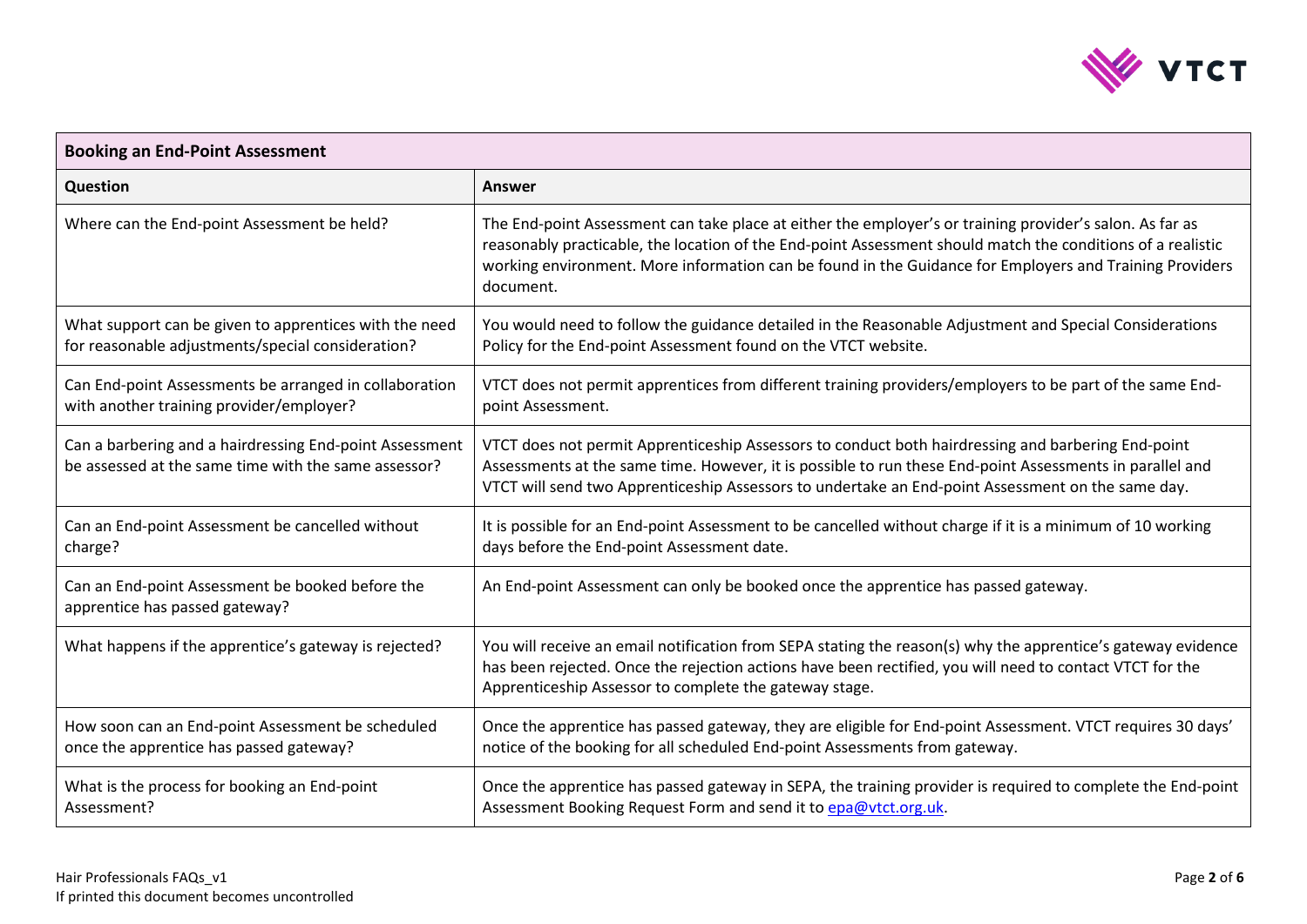

| <b>Preparing for an End-Point Assessment</b>                                                                |                                                                                                                                                                                                                                                                                                                                              |  |
|-------------------------------------------------------------------------------------------------------------|----------------------------------------------------------------------------------------------------------------------------------------------------------------------------------------------------------------------------------------------------------------------------------------------------------------------------------------------|--|
| Question                                                                                                    | <b>Answer</b>                                                                                                                                                                                                                                                                                                                                |  |
| What needs to be presented to the Apprenticeship<br>Assessor on the day of the End-point Assessment?        | A valid form of photographic ID for the apprentice, completed and signed Client Declaration Forms and the<br>apprentice's End-point Assessment Schedule.                                                                                                                                                                                     |  |
| What would happen if the documentation presented to<br>the Apprenticeship Assessor was incomplete?          | The End-point Assessment could not go ahead if the apprentice's schedule or Client Declaration Forms were<br>not completed.                                                                                                                                                                                                                  |  |
| Who can be the Exam Assistant on the day of the<br>End-point Assessment?                                    | Anyone with a working knowledge of the venue can be the exam assistant. The exam assistant should not<br>have contact with the apprentice directly and will need to be available before, during and after the End-point<br>Assessment.                                                                                                       |  |
| Are there a centre /apprentice End-point Assessment<br>schedules that training providers can use?           | Yes, VTCT has produced template End-point Assessment schedules for centres and apprentices, both are<br>available on the VTCT website.                                                                                                                                                                                                       |  |
| What should the centre's End-point Assessment schedule<br>include?                                          | The centre End-point Assessment schedule should be a general running order of the day including: times,<br>services to be carried out, names of people present at the venue.                                                                                                                                                                 |  |
| When should the Centre End-point Assessment schedule<br>be sent into VTCT?                                  | The centre End-point Assessment schedule should be sent in two weeks prior to the date of the End-point<br>Assessment so that the Apprenticeship Assessor can review this. In the case that any concerns are raised by<br>the Apprenticeship Assessor, the End-point Assessment team would then be in contact with the training<br>provider. |  |
| Can the clients be volunteers?                                                                              | Yes, clients can be volunteers.                                                                                                                                                                                                                                                                                                              |  |
| What would happen in the case that the apprentice does<br>not meet the minimum health and safety standards? | If the Apprenticeship Assessor believes there to be a risk relating to health and safety, then the End-point<br>Assessment will be stopped. If the risks are appropriately addressed the End-point Assessment may continue.<br>The Apprenticeship Assessor will make a judgment on whether the End-point Assessment can continue or<br>not.  |  |
| Should the apprentice wear a uniform for the End-point<br>Assessment?                                       | Apprentices are expected to look professional and wear their usual salon/ training academy uniform on the<br>day of the End-point Assessment. This must be in accordance with health and safety requirements (no open<br>toe shoes).                                                                                                         |  |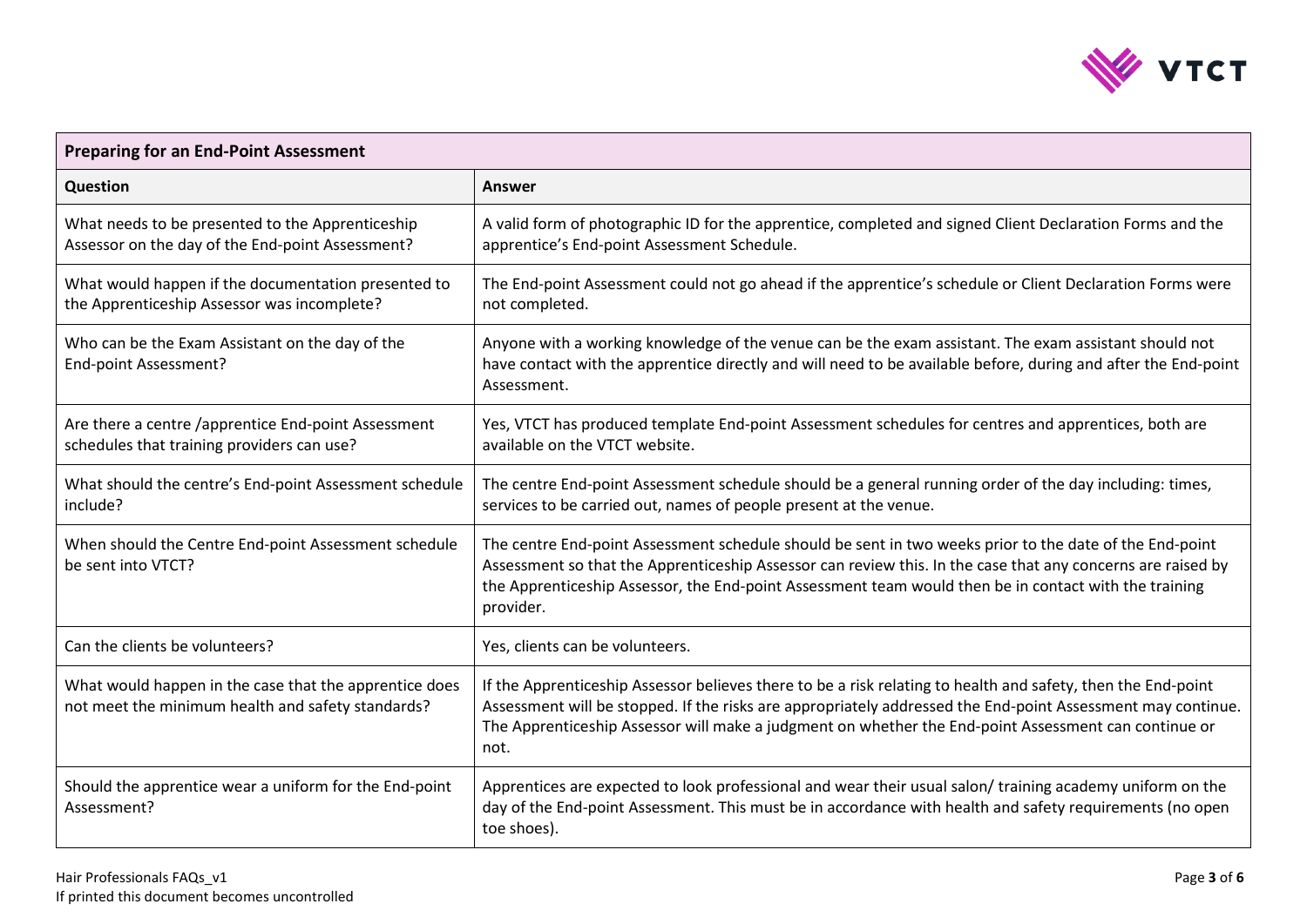

| Are male clients suitable for the hairdressing End-point<br>Assessments?                         | Yes, male clients can be used for the End-point Assessment as long as they meet the requirements of the Hair<br>Professional Assessment Plan.                                                 |
|--------------------------------------------------------------------------------------------------|-----------------------------------------------------------------------------------------------------------------------------------------------------------------------------------------------|
| Can the clients be known to the apprentice?                                                      | Yes, the clients can be known to the apprentice.                                                                                                                                              |
| Can the apprentice use more than one client?                                                     | Yes, the Hair Professional Assessment plan requires a minimum of two clients.                                                                                                                 |
| Do the clients need to be present for all of the End-point<br>Assessment?                        | The clients are only required to be present for the section of the End-point Assessment that they are<br>required for.                                                                        |
| Can background music be played?                                                                  | It is acceptable for music to be on in the background of the End-point Assessment.                                                                                                            |
| Does the salon need to be closed for the End-point<br>Assessment?                                | The salon does not need to be closed, however the apprentice must have a dedicated space for their End-<br>point Assessment and have no direct distractions.                                  |
| Is there a minimum age requirement for the clients?                                              | The clients must be a minimum of 16 years old.                                                                                                                                                |
| Can the Exam Assistant continue their working day?                                               | The Exam Assistant can, within reason, continue with their working day. The Exam Assistant must be<br>available at all times in the case that they are needed by the Apprenticeship Assessor. |
| Is there a maximum number of clients that an apprentice<br>can have in the End-point Assessment? | There is no restriction on the maximum number of clients that the apprentice can have in the End-point<br>Assessment.                                                                         |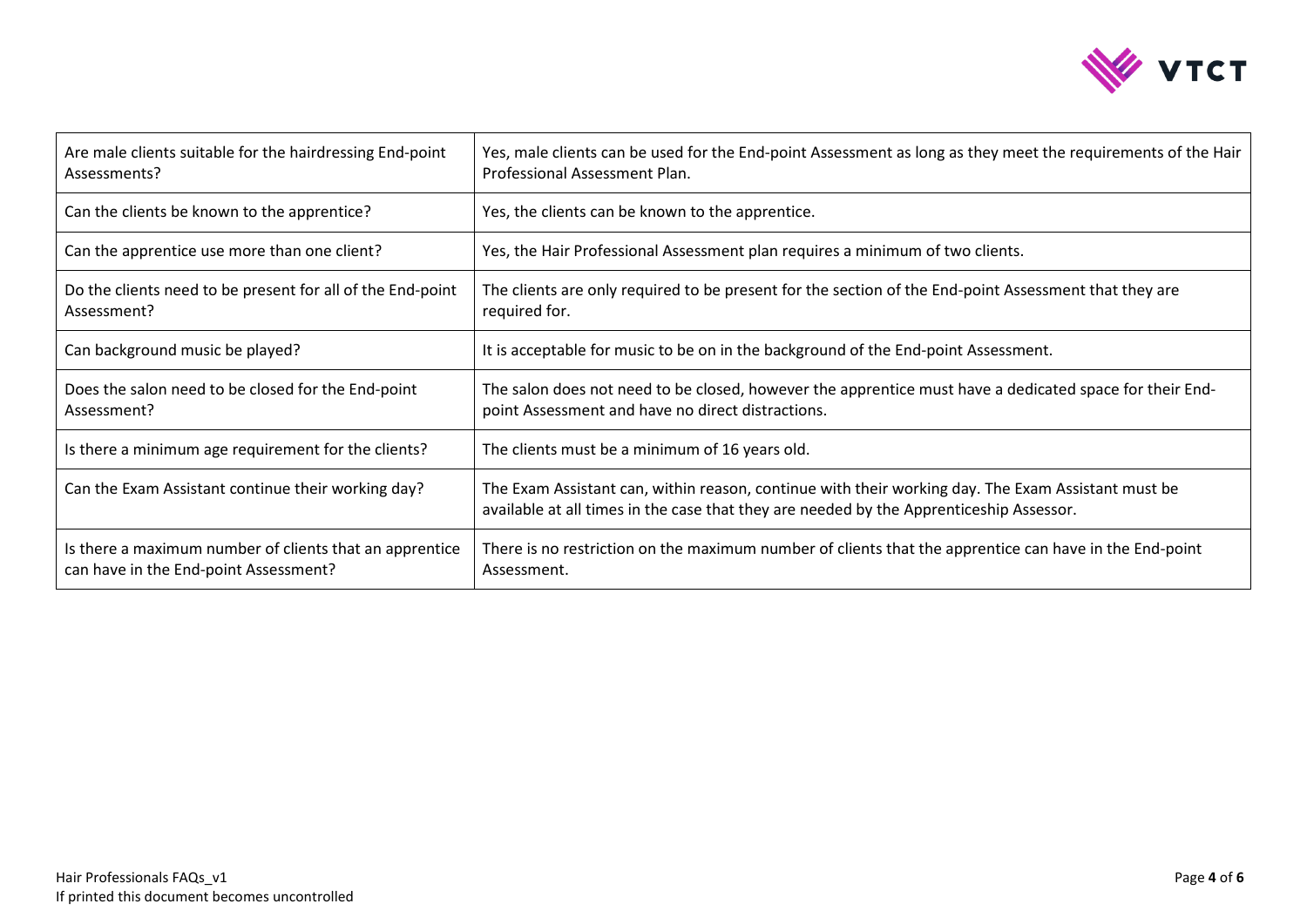

| <b>End-point Assessment Results</b>                                                                   |                                                                                                                                                                                                                   |  |
|-------------------------------------------------------------------------------------------------------|-------------------------------------------------------------------------------------------------------------------------------------------------------------------------------------------------------------------|--|
| <b>Question</b>                                                                                       | Answer                                                                                                                                                                                                            |  |
| Does the apprentice receive feedback on their End-point<br>Assessment?                                | The apprentice will receive a feedback report with their grade for each element, overall grade and holistic<br>commentary on the holistic judgement made by the Apprenticeship Assessor.                          |  |
| Will the apprentice receive feedback on the day of the<br>End-point Assessment?                       | The apprentice will not receive any feedback on the day of the End-point Assessment.                                                                                                                              |  |
| How long will it take to receive the feedback report?                                                 | The feedback report will be available after 15 working days and will be accessible to the training<br>provider/employer in SEPA. The training provider/employer will be sent an email when results are available. |  |
| If the apprentice fails one element of the End-point<br>Assessment, can they resit just that element? | The End-point Assessment must be completed in its entirety again.                                                                                                                                                 |  |
| What if I have a query about the End-point Assessment<br>result?                                      | You would need to follow the guidance detailed in the Complaints and Appeals Policy for the End-point<br>Assessment found under Step 9 on the 10 step process map that can be found on the VTCT website.          |  |